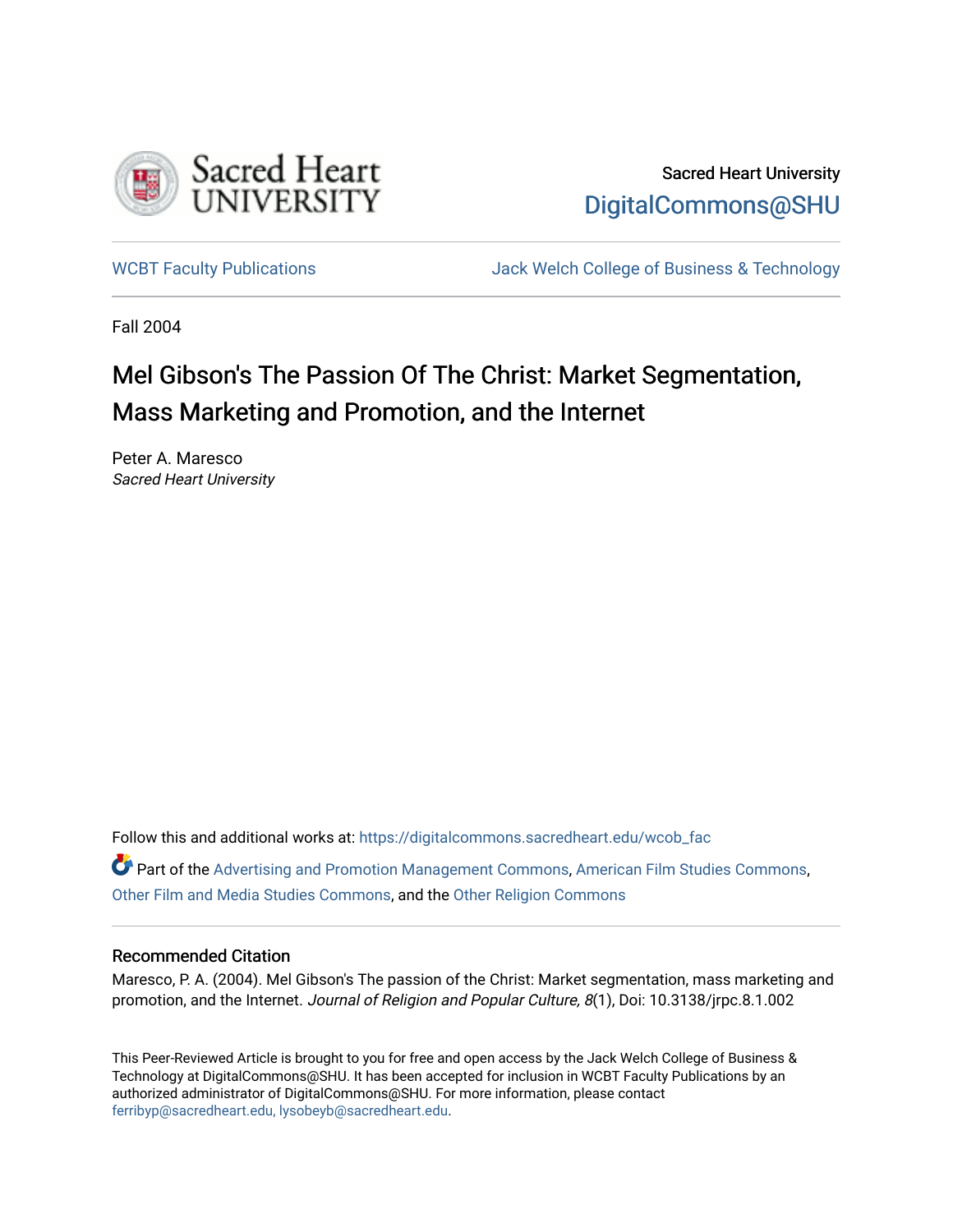# Journal of Religion and Popular Culture

Volume 8: Fall 2004

### **Mel Gibson's** *The Passion Of The Christ***: Market Segmentation, Mass Marketing and Promotion, and the Internet**

**Peter A. Maresco, College of Business Sacred Heart University, Fairfield, CT**

#### **Abstract**

The pre-release publicity surrounding the Mel Gibson film, *The Passion of the Christ,*  warrants an in-depth look at the role that market segmentation and marketing promotion, including use of the Internet, have played in the overall success of the film. As background, films commonly classified as biblical epics are referenced in order to construct a framework that will demonstrate how the promotion of this genre of film, with the exception of the Internet, has essentially changed very little over time. This paper is not a review of the film nor is it intended to be a brief course in marketing. Rather, it is intended to be used as vehicle by which readers can more fully understand how marketing components such as market segmentation, mass marketing and promotion have been used since the earliest days of biblical film making. This paper will also address how the Internet has assumed an important role in the successful marketing and promotion of *The Passion of the Christ.* 

#### **Biblically Based Films – An Overview**

[1] According to Babbington and Evans, "The term 'Hollywood Biblical Epic' is taken to cover three sub-types of film: The Old Testament Epic; The Christ Film; and The Roman/ Christian Epic (of the beginnings of post-Christ Christianity)" (Babbington and Evans 1993, 4). This paper will look specifically at films commonly considered part of the genre known as the Christ Film. Babbington and Evans state that prior to the release of *The Passion of the Christ*, four Christ themed films had been released–the original *The King of Kings* directed by Cecil B. De Mille in 1927, *King of Kings* directed by Nicholas Ray in 1961, *The Greatest Story Ever Told* directed by George Stevens in 1965, and *The Last Temptation of Christ* directed by Martin Scorsese and released in 1988 (Babbington and Evans 1993).

[2] The genre of biblically based films can be traced back to the beginning of the twentieth century. Hovet notes that when the Kalem Company produced the first motion picture version of *Ben-Hur*, it was a 13-minute film that had been advertised as possibly one of the most superb moving picture spectacles ever made in America (Hovet 2001). The success of the film *Ben-Hur* that would eventually encourage future movie makers to produce films with various biblical themes. It was not long before adaptations of Lew Wallace's novel *Ben Hur* (d. Olcutt 1907), the Jesus story, *From the Manger to the Cross* (d. Olcott 1912), and the Italian religious epic *Quo Vadis* (d.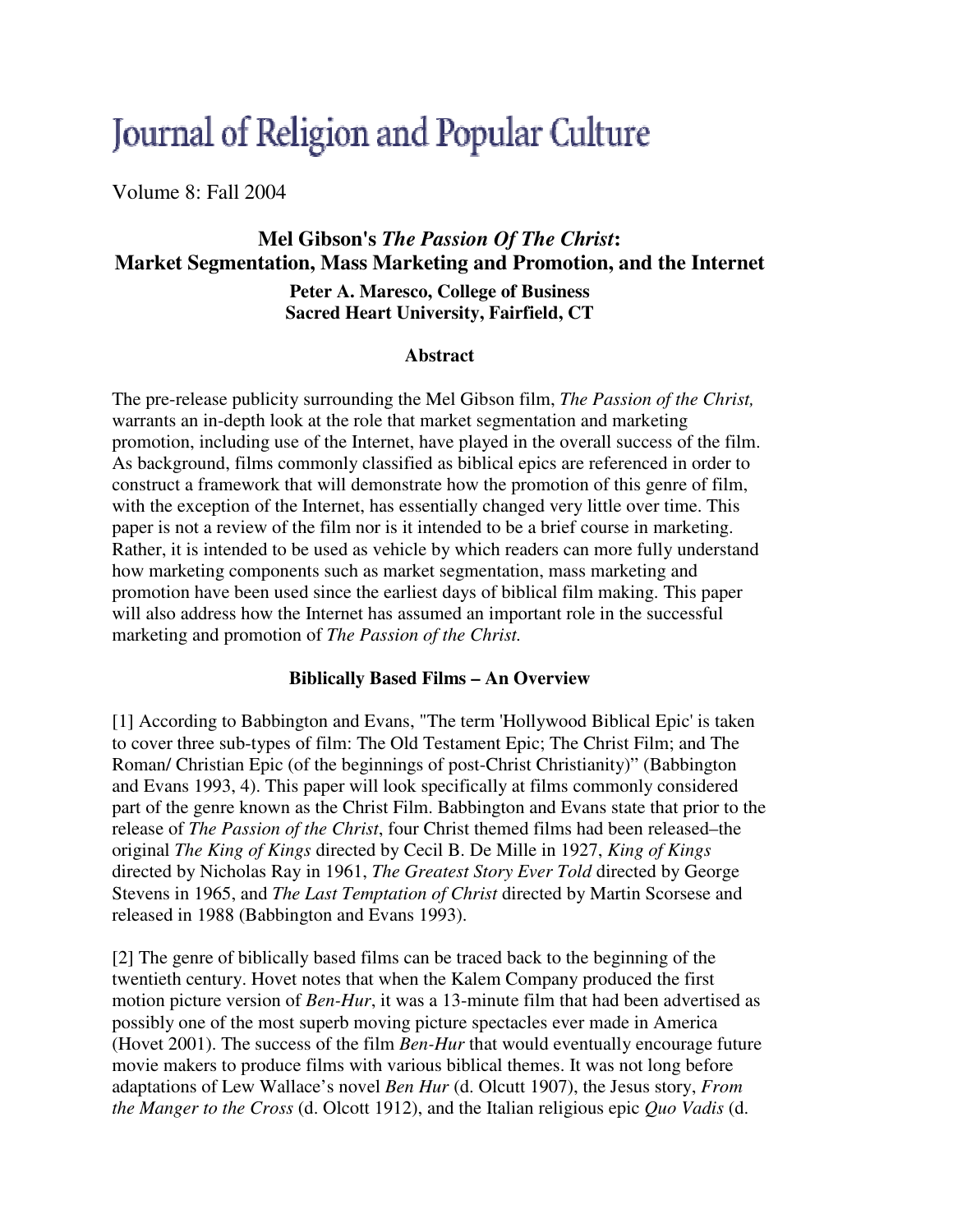Gauzzoni 1912) were both converted to the movie screen (Johnston 2000).

[3] The 1927 De Mille production of *The King of Kings* is commonly considered to be one of the most popular of all the movies depicting the life of Jesus. Amazingly it has was seen by as many as five hundred million people before it was remade into *King of Kings* starring Jeffery Hunter in 1961. The original version of *The King of Kings* was so popular that elementary, middle and high school students were dismissed early to be able to attend special afternoon showings. This illustrates one of the first instances of the use of market segmentation in film promotion.

[4] The 1950s ushered in an entirely new era in filmmaking made possible by several new advances including CinemaScope and Cinerama coupled with the inherent need to fill new larger screens with new even bigger budget films. The introduction and use of CinemaScope in particular and of stereophonic sound technology in the making and promotion of Henry Koster's 1953 classic *The Robe* became central components in one of Hollywood's biggest religious themed marketing campaigns. Audiences who were attracted to these large budget, big cast performances of biblically themed films, were now being lured to screenings of these films with the promises of even greater sensory involvement through the use of the newly promoted technologies.

#### **Marketing of Biblically Based Films**

[5] Targeting a biblical film's promotional efforts toward specific audiences is not new. As mentioned above, as early as 1927 school children were given time off from school to view *The King of Kings*. Prior to its release, efforts had already been made to show it to selected, targeted, audiences including various women's clubs throughout the New York City area and to religious groups of various denominations throughout the country (Maltby 1990). From September 1926, when filming began, to January 17, 1927, when the film was completed, was a high point with regard to collaboration between the Motion Picture Producers and Distributors of America (MPPDAs) and local churches to coordinate pre-release publicity.

[6] This trend of targeting specific audiences continued in 1933 with the release of *The Sign of the Cross*, when Paramount identified three specific market segments for targeting of the film's promotional efforts. The first segment was comprised of general moviegoers, including movie enthusiasts who were not specifically interested in films with religious themes but liked the spectacle, drama, excitement and thrills associated with them. The second segment was comprised of movie enthusiasts who were as regular church-goers. This segment would become the group that would eventually be reached directly through their respective clergy, their sermons, and in 1933 for the first time, by direct-mail campaigns. The third group was made up of the nation's primary and secondary schools. Realizing that most of these films were historically correct, the Los Angeles Board of Education showed significant interest in showing the film throughout its various public school districts. In this way the film could then be marketed the same way that the film was marketed to churches–directly through boards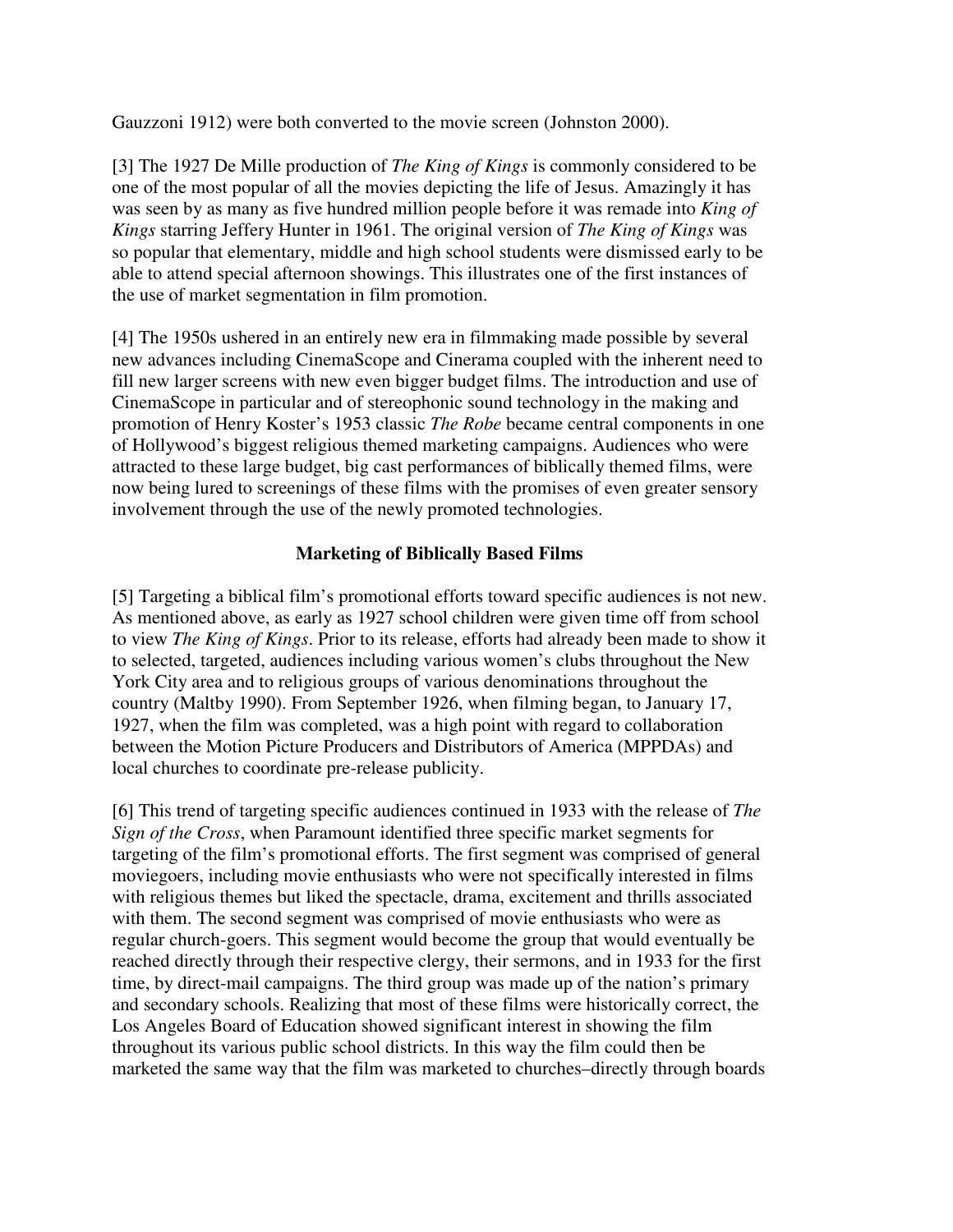of education (Hall 2002).

[7] A further advance in the target marketing of religiously based films can be seen in the promotion of the 1965 movie *The Greatest Story Ever Told*, that included a specific list of points that were actually provided by the film's promotional department detailing the manner in which biblically themed films were to be promoted. These efforts began with the realization that in the minds of the public, such films were not just another movie but a production that would actually be an honour to see.

[8] Next were editorials in America's leading publications, including *Life Magazine*, seen as an important component of the new marketing mix. Publicity for *The Ten Commandments* (1956) contained no specific national advertising with the exception of, once again, religious periodicals that were not used until approximately three months after its opening. Promotion of *The Greatest Story Ever Told (1965)* included quotations from the Pope and several Vatican newspaper articles as well as quotes from the Rev. Dan M. Potter, Director of the Protestant Council of New York. Groups such as the Legion of Decency, the Rabbinical Association and various Buddhist groups were also contacted regarding the film in order to create interest prior to its release. Many of the prominent department stores in New York City including Macy's were encouraged to place ads in newspapers promoting the film (Hall 2002). Promotional activities specifically surrounding the release of *The Greatest Story Ever Told* included many of the same marketing techniques used in the promotion of *The Sign of the Cross*  (1933), many of which would later be used in the promotion of *The Passion of the Christ*.

[9] Distribution of various promotional items including a souvenir programme brochure, a book on the making of the film, a reprint of the original Oursler novel, school study guides and children's books were all made available to various market segments. Compilations of scholarly research materials including a biography of the director (George Stevens) and the screenplay of the film were also made available to the press. A traveling exhibition of actual props, costumes and photographs from the film was coordinated and arranged by the Smithsonian Institution to tour museums in the nation's key cities. Additional exhibits were produced for use in such varied locales as department stores, churches, Sunday schools and primary and secondary schools. Audio-visual aids such as filmstrips and slide presentations were created and used as promotional tools by religious organizations. A thirty-minute colour documentary on the making of the film was produced exclusively for showing on network television on Easter Sunday in 1965. It was subsequently distributed as an extended theatrical trailer. Previews of the film, especially for religious leaders, educators, leading industrialists, government officials, psychologists, youth leaders, and Boy and Girl Scout officials were also shown. Gifts including "tasteful mementoes" of the film were distributed to members of the press (Hall 2002).

[10] In retrospect, the marketing activities mentioned above are not so very different from those used in the eventual promotion of *The Passion of the Christ.*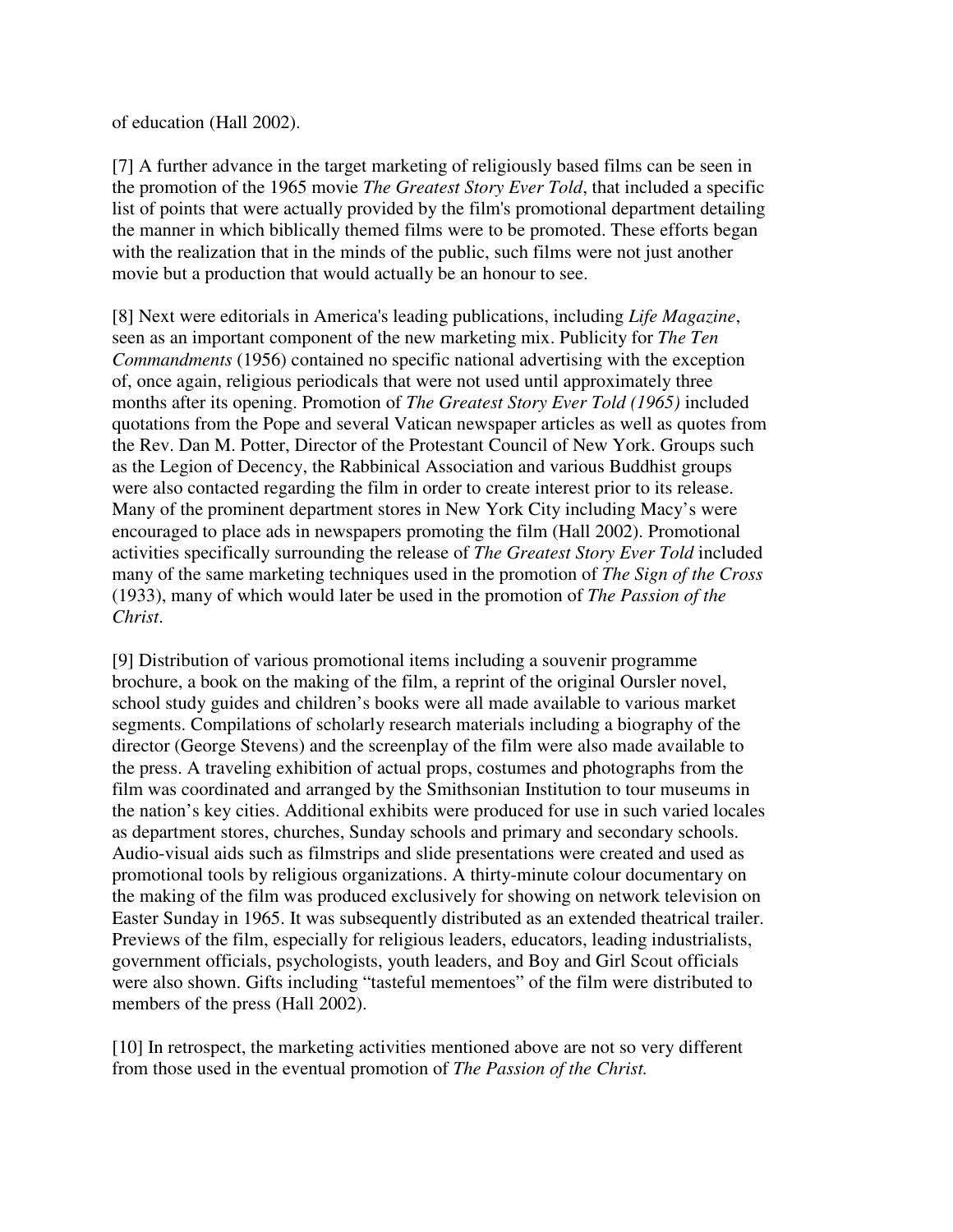#### **Marketing The Passion of the Christ**

[11] On February 25 2004, after a yearlong debate involving Mel Gibson's selffinanced \$30 million film, *The Passion of the Christ,* the production opened on 4,643 screens in 3,006 theatres across the United States. Two months later in April of 2004 the total number of theatres had grown to 3,408 and had generated box office receipts in excess of \$386.6 million. Advance sales of the film alone amounted to more than \$10 million. Gibson, who had shunned Hollywood's traditional publicity machine to market the film himself, relied instead, as previously noted, on methods that had been used in he promotion of earlier religiously themed films. These included personal invitations to many high profile church and religious leaders, including such varied religious personalities as the Pope, the Rev. Billy Graham and many highly recognizable televangelists (Cobb 2004).

[12] What makes the promotion of *The Passion of the Christ* interesting is the manner in which it was marketed and promoted, not in the manner in which many of today's films are marketed but once again, as with earlier biblically themed films, through targeted grassroots marketing and merchandising efforts to very specific market segments along with a healthy dose of controversy. Churches whose leaders had been specifically invited to view a preview of the film on their own encouraged their congregations to purchase large blocks of tickets. Stores, including traditionally based Christian retailers, soon stocked their shelves with film-related products such as licensed cross-nail pendants, crosses, coffee mugs, coffee table books and artwork (Kjos 2004).

[13] According to Caldwell the strategy behind the marketing of *The Passion of the Christ* to America's growing Christian audience comprised of Evangelicals, conservative Roman Catholics, and Charismatics can be directly attributed to A. Larry Ross, president of a Dallas-based Christian public relations and marketing firm. Ross, a recognized expert in presenting popular culture to Evangelical audiences, worked for twenty-three years as the Rev. Billy Graham's media director. He was also responsible for the marketing efforts behind *The Prince of Egypt*, produced by Jeffrey Katzenberg and *Jonah: A Veggie Tales Movie* to Evangelicals (Caldwell 2004). Another factor in the success of the marketing of the film was that many Evangelicals had, in the past, felt generally excluded from Hollywood with regard to their values being misrepresented or even lampooned in the press.

[14] Few religiously themed films have ever generated the attention that has come to be associated with *The Passion of the Christ.* Following the explosion of media attention that occurred almost immediately after its opening and with stronger than expected word-of-mouth publicity, the film demonstrated its marketability in ways that very few films had ever demonstrated. "Five days after its release, *The Passion of the Christ* had grossed \$125.2 million, edging *The Lord of the Rings: The Return of the King* for a five day opening record. One day later it passed *Crouching Tiger, Hidden Dragon* which had held the record for a sub-titled film. By the end of March it took over first place as the most popular R-rated film in the U.S. and by the first week of April edged *Forrest*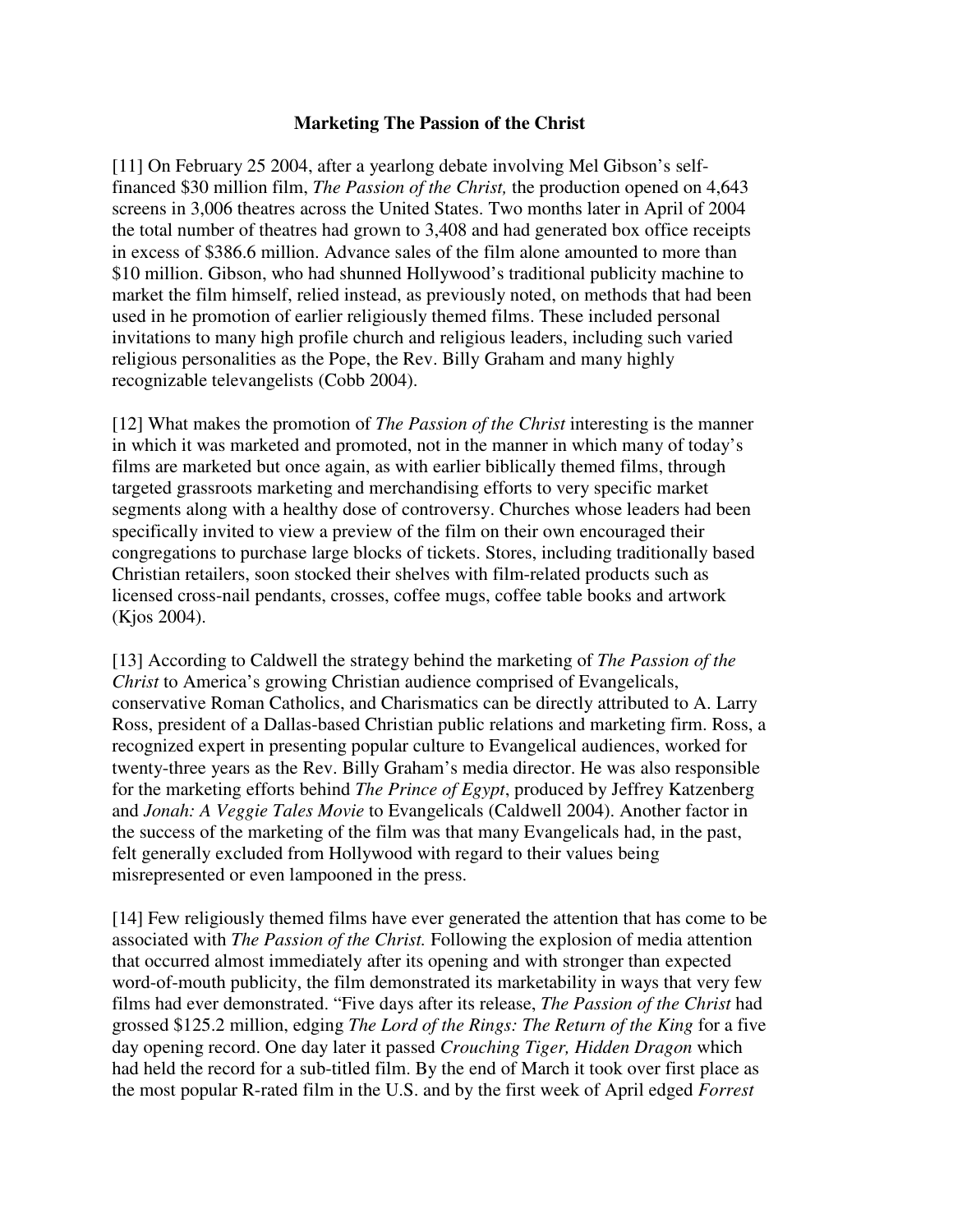*Gump* out of the no. 10 spot on the all-time list of blockbuster films" (Matthews 2004, 42).

[15] Since its opening, the film has grossed in excess of \$363 million and is now the eighth-highest grossing film of all time. *The Passion of the Christ* is expected to finish its domestic run with ticket sales in excess of \$375 million in box-office receipts. Those numbers will continue to swell when the film is released internationally, beginning in Europe and later in Latin America. Industry analyst Anne Thompson reported in the Washington Post that "when all receipts are tallied from *Passion*'s worldwide theatrical run, its DVD and video sales, pay and network TV syndication, and books and merchandising, Gibson's personal account may be enriched by more than half a billion dollars" (Mathews 2004).

#### **Segmenting of Audiences as a Marketing Strategy: Evangelical Christians, Roman Catholics and Charismatics**

[16] Groundwork for promoting the film was in place months before its actual release. "One of the first of many private screenings was held in Colorado Springs, Colorado, a picture postcard city that today is home to dozens of evangelical organizations, including Focus on the Family, the International Bible Society, the Fellowship of Christian Athletes, the Christian Booksellers Association, Concerned Women of America, Intervarsity Christian Fellowship, and Youth for Christ" (Caldwell 2004, 216). Caldwell points out that for the next several months Gibson, as the film's primary promoter, began spreading the word to Christian leaders across the country, including Catholic bishops such as Archbishop Charles Chaput of Denver (Caldwell 2004).

[17] "A spokesman for Mel Gibson, Alan Nierob, was very upfront with *The New York Times* about church outreach being part of the overall marketing plan" (Parker 2004). "According to the article, Nierob likened it to the word-of-mouth and Internet buzz that turned '*The Blair Witch Project'* into a sleeper hit. The distributer's grass-roots approach centered on Christians and church leaders. In fact, before the film even officially opened, \$3 million in revenues were recorded as groups, many from various churches, took advantage of advance sales" (Parker 2004).

[18] *The Passion* was initially marketed through mass marketing in U.S. Catholic and Protestant–predominately evangelical–churches. As with earlier religious films, screenings held throughout the country were dominated by churchgoers whose congregations had bought blocks of tickets well in advance (Szabo 2004). This technique is similar to the manner in which the original version of *The King of Kings* was promoted in 1927. In addition, prior to its official opening on February 25 (Ash Wednesday), nearly 3,000 people attending the National Religious Broadcasters annual convention were shown a sneak preview that was specifically arranged for faith based organizations to encourage grassroots support for the controversial film. This was similar in many ways to special screenings of earlier films with similar Christ based themes.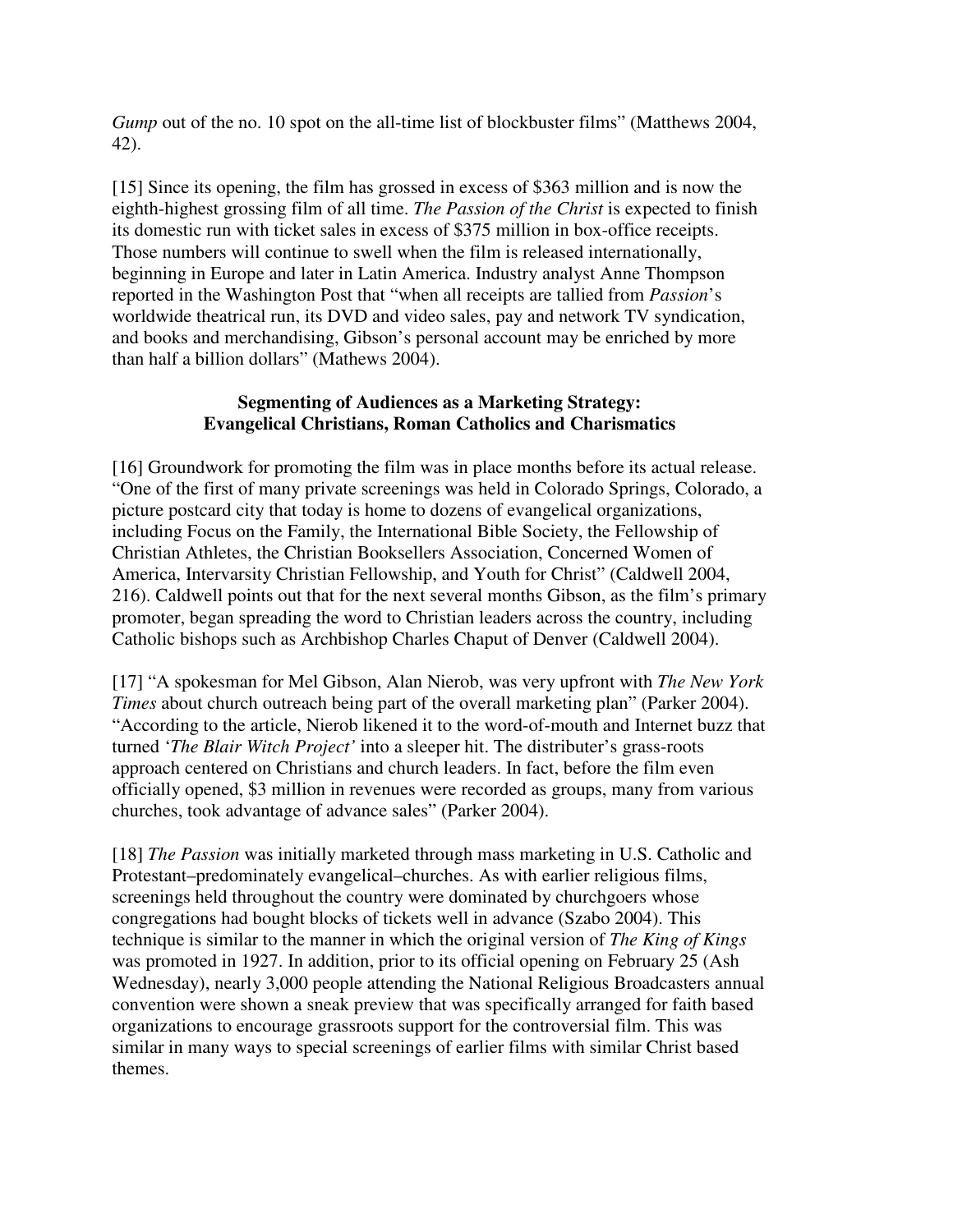[19] Relatively non-traditional marketing methods were also used to generate consumer awareness. "Ad company faithHighway has the rights to a 20-second movie clip and has signed up 300 churches at \$795 each to air the trailer on TV with an additional 10-second plug for their particular church. For \$1,790, the company placed an individual church's pastor in the ad" (Howard 2004). This is not, however, the first time that movie clips had been used for promotional purposes. As noted above, the promotion of *The Greatest Story Ever Told* included a thirty minute colour documentary on the making of the film for showing on network television, and subsequent distribution to clubs, schools and churches (Stern, Jefford and Debona 1999).

[20] Driving the marketing and promotion of *The Passion of the Christ* was the fact that it had a huge natural audience. "According to an ABC News/Beliefnet poll, a quarter of Americans identify themselves as evangelical Christians" (Parker 2004). This was exactly the type of audience that marketers dream about and the exact market Gibson needed to help min the promotion of his film.

[21] However, in terms of box-office success, nothing quite like *The Passion* had been seen before. Even megahits such as *Lord of the Rings* and the Harry Potter films did not see as much early demand. Once the Christian community rallies behind a film and supports it, they are very effective at word-of-mouth and grassroots marketing as well as bringing their friends to the theatre to see a film (Thompson 2004).

#### **Mass Marketing and Promotion**

[22] Mass marketing and promotion of the Christian marketing materials associated with the film was placed in the hands of Outreach, Inc. a Vista, California-based ministry responsible for the production of many of the Christian marketing materials that cam to be associated with the film. The mass marketing actually began after each of the initial thirty screenings of the film at which time the film's audience was offered the opportunity to purchase some of the promotional materials produced by Outreach. These included door hangers, invitation cards, church bulletin inserts, Bible excerpts and study guides. In addition, in keeping with the latest trends in technology, over 250,000 DVD's about the film were mailed to minister's nationwide (Caldwell 2004).

[23] *The Passion of the Christ* Website Outreach offered visitors a detailed timeline, beginning in December of 2003, for specifically planning a week of events surrounding the movie to be used in February and March. In early January, Outreach reminded ministers to place orders for various supporting materials. By the end of the month, visitors to the *Passion* website were being instructed to show trailers of the film to their congregations. In February the instructions became more specific including hanging banners, inviting friends to view the movie and to attend follow-up sessions. However, one of the most successful ways for churches to promote the film was through renting of entire theatres, which had the effect of increasing both the film's revenues and churches' evangelizing opportunities.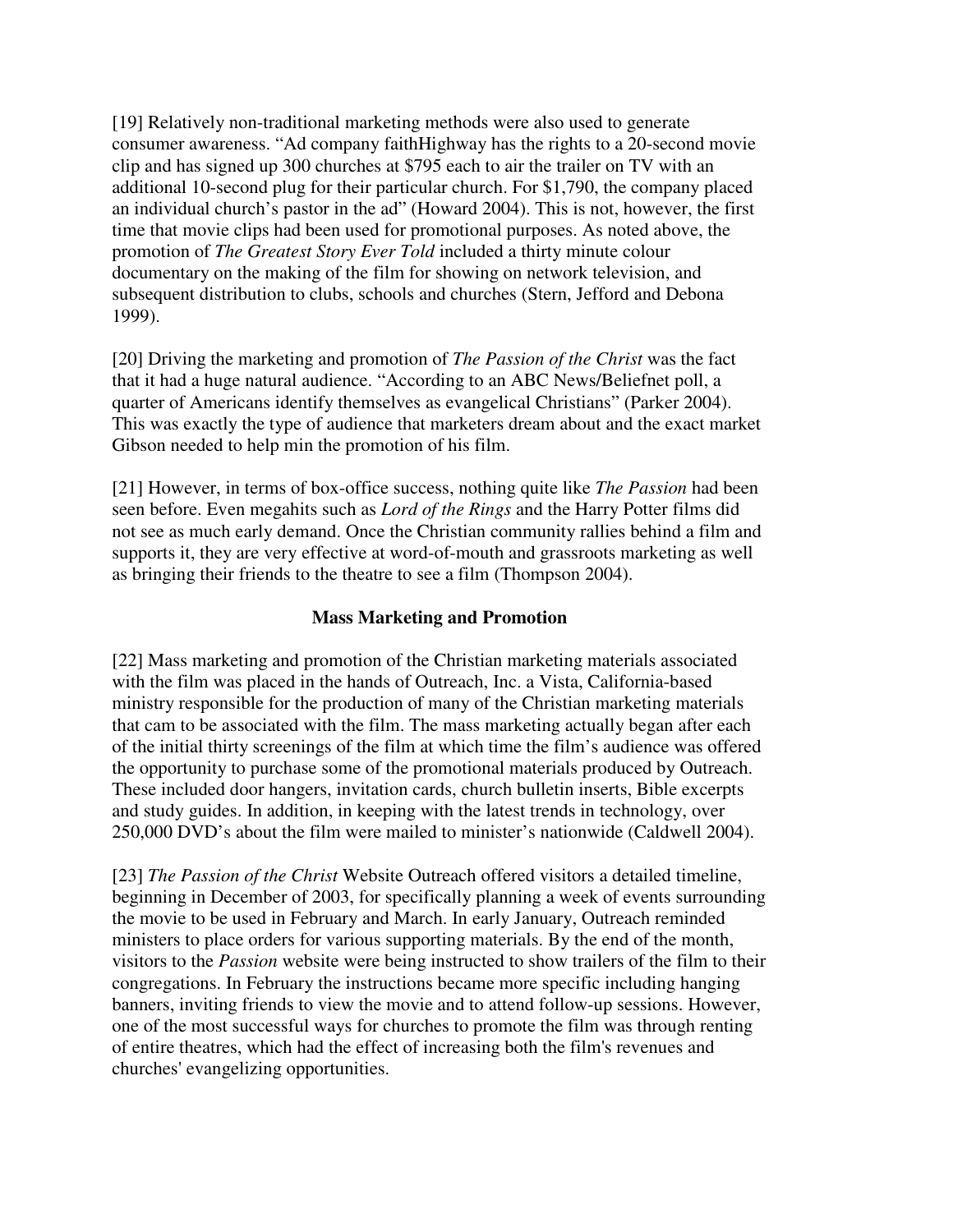[24] One of the more extreme examples concerning the promotion of the film centered around Arch Bonnema, a member of Prestonwood Baptist church in Plano, Texas that has a membership in excess of 23,000. After viewing the film in December 2003, he decided to purchase all 6,000 seats at a local 27-screen multiplex for the first showing of the film on February 25 2004 for a total cost of \$42,000. Most were distributed to church members (3,000) and seminary students (2,000), with the remainder being sent to friends with the expectation that they would use them. In his words, the film was the biggest opportunity for evangelism this century.

#### **Ancillary Markets**

[25] Ancillary markets provided additional opportunities for the promotion of the film, many of which had never been used before, especially for a religiously based film.

[26] For instance, "more than 1 million 'witness cards,' which promote the movie on one side, and have an evangelical message on the other, have been distributed" (Howard 2004) said Dwight Robinson, Director of Marketing for Bob Siemon Designs, the lead licensee for the film and a distributor of jewelry and other marketing items. "A pack of 25 cards–intended to promote Christianity–sell for \$5.95" (Howard 2004). Witness cards were additionally purchased in the thousands by churches and religious organizations to be used as part of their evangelizing efforts. The company added 35 employees to its staff of 125. It has additionally sold in excess of 150,000 crosses (Thompson 2004). "Siemon shipped about 100,000 small and large pewter nail pendants on a leather string" (Howard 2004). They cost \$12.99 and \$16.99" (Howard 2004).

[27] The film's predominately instrumental soundtrack, released by Sony Music and Integrity Music, a Christian label, sold over 50,000 units on the day it was released. There have been only two other score-driven soundtracks–*Star Wars, Episode I: The Phantom Menace* and *Episode II: Attack of the Clones* that have sold more (Gardner 2004). The soundtrack would ultimately peak at number 17 on the Billboard album charts (Thompson 2004).

[28] An album featuring artists such as Bob Dylan, Elvis Presley, Leonard Cohen and Ricky Skaggs along with a new song by Jessi Colter, Waylon Jennings' widow and their son Scooter, has also been released.

[29]According to Fox Home Entertainment, 4.1 million DVD/VHS copies of the film were sold on the first day of its release. This exceeded Fox's sales estimates by 20 percent. Monthly trade magazine "DVD Exclusive" editor-in-chief Scott Hettrick estimated that the DVD alone could ultimately generate sales of as many as 18 million copies amounting to \$400 million (Haberman, Yahoo News.com).

[30] Lee Strobel, co-author of a study guide called *Experiencing the Passion of Jesus*, which is distributed by the Willow Creek Association, is one of several prominent Christian authors writing books based on the Passion phenomenon. The United States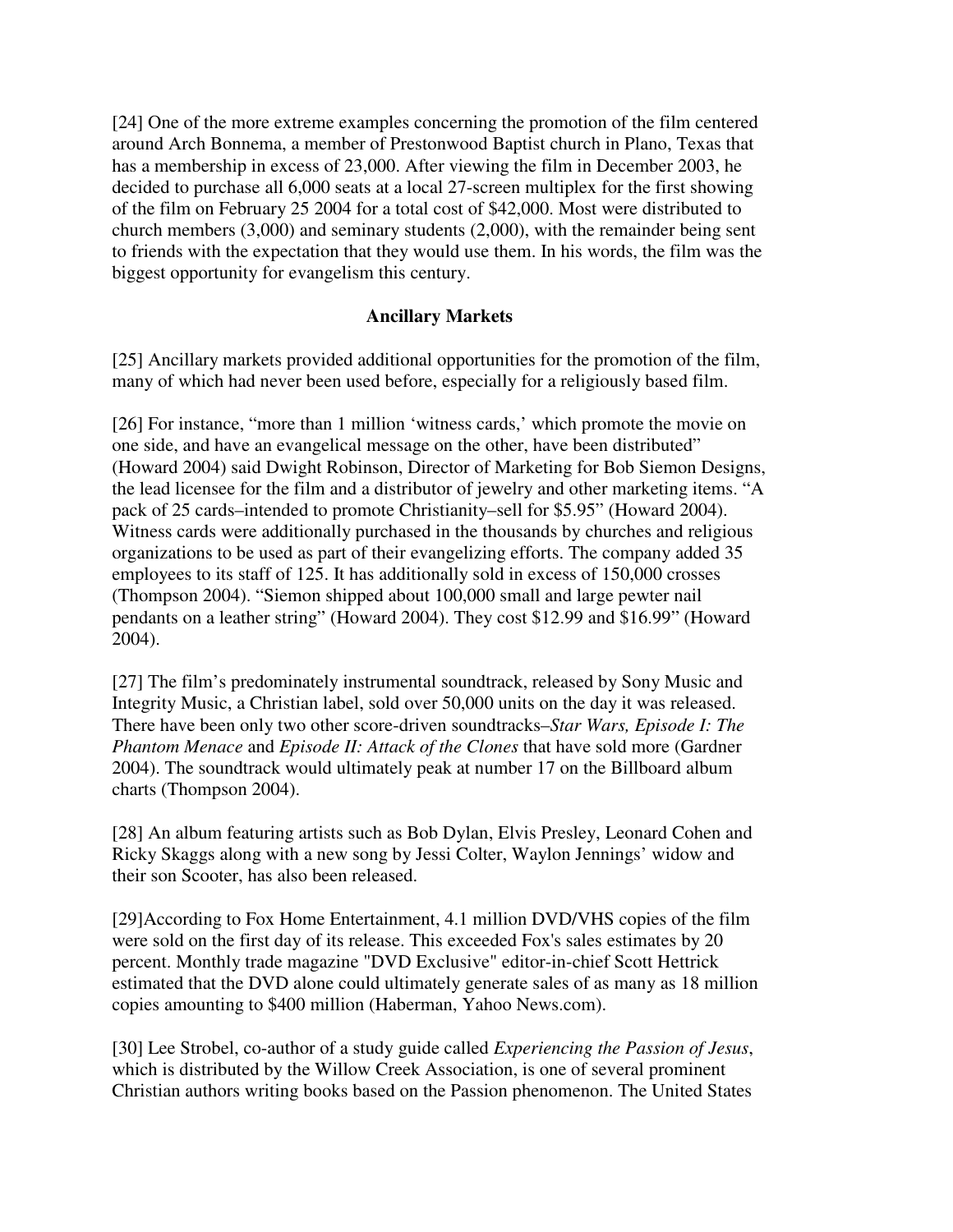Conference of Catholic Bishops has published, *The Bible, the Jews and the Death of Jesus: A Collection of Catholic Documents.* The Christian Scholars Group on Christian-Jewish Relations has also issued a study guide about passion plays, *Facts, Faith, and Film-Making: Jesus' Passion and its Portrayal.* The International Fellowship of Christians and Jews has written *A Jewish Response to Mel Gibson's the Passion of the Christ.* 

[31] *The Passion: Photography from the Movie* is the movie's only licensed tie-in book, now in its eight printing (Thompson 2004). Dan Balow, executive director of the international publishing division of Tyndale House Publishers, a prominent producer of Christian books, said that the company initially printed 150,000 copies which was considered a big run. Tyndale has been struggling to keep up with demand. It has sold 650,000 copies and intends to finally publish the book in eight foreign languages.

[32] Publishers are increasing press runs for other movie-related books. *The Passion of the Christ: Fifty Reasons Why He Came to Die* by John Piper has 1.6 million copies in print. *His Passion: Christ's Journey to the Resurrection* by Dave Veerman has more than 200,000 copies. "The biggest seller at Family Christian Book Stores is a colorful, behind-the-scenes coffee-table book about the *Passion*, selling for \$24.99" (Howard 2004).

[33] NASCAR also entered the ancillary market when "Interstate Batteries Chairman Norm Miller asked that the hood of the race car his company sponsors, Bobby Labonte's No. 18, be emblazoned with the Passion logo in the recent Daytona 500" (Howard 2004).

#### **Use of the Internet in the Marketing of** *The Passion of the Christ*

[34] So far, I have primarily addressed the many similarities and some of the differences in the ways in which *The Passion of the Christ* has been marketed/promoted compared to earlier biblical epics. There is one significant difference between the marketing of *The Passion* and earlier biblically themed movies: the use of the Internet.

[35] A survey conducted by the Pew Internet and American Life Project dated November 18 to December 14 2003 revealed that 128 million Americans use the Internet and of that number, 38% used email to send and/or forward material with religious content. In addition, 32% indicated that they regularly read online news accounts concerning religious events and/or affairs. Based on these results it is no surprise that churches' "use of the Internet to disseminate information about *The Passion* was aided by the distributor's own efforts. Icon Distribution enlisted the help of OnCore Group; a "faith-based" marketing firm that claimed it was "Creating Brand Evangelists." OnCore created a site at www.passionmaterials.com where Internet users could order posters, door hangers, postcards, and the like for the cost of shipping and handling. The company even posted a "Pastors' Action Kit" explaining how one might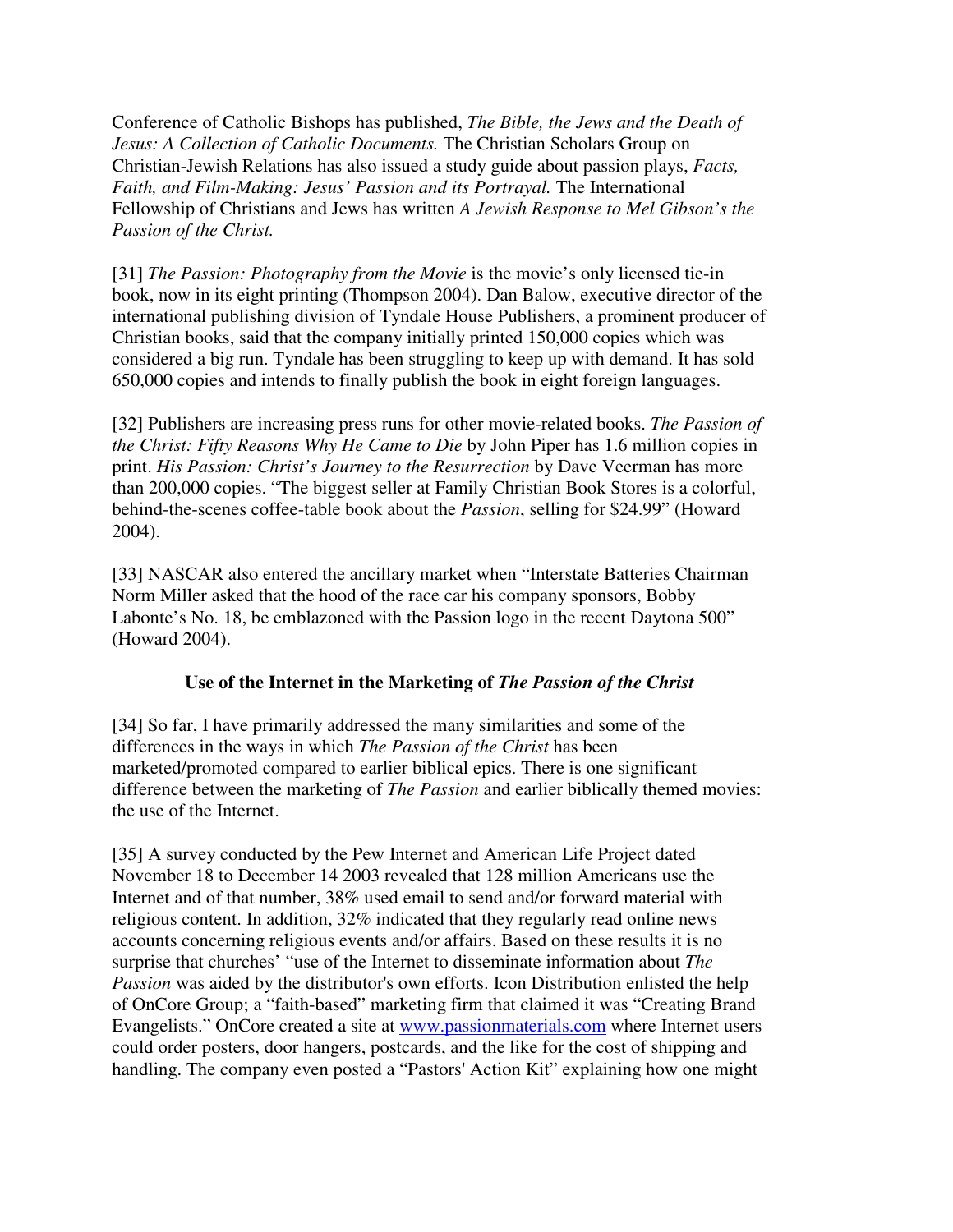use the materials to communicate with a congregation (Parker 2004).

[36] An Internet site was created, www.StudentsHavePassion.com, that has been called a "student mobilizer" (Parker 2004). "There are chat rooms, a press room for student newspapers, and a 'promotion report' link where students can let the film's distributors know how things are going on their campus" (Parker 2004).

[37] A visit to *The Passion*'s promotional website,

www.thepassionofthechrist.com,offers more than the expected movie soundtrack. A link to www.thepassionshirts.com offers several T-shirt designs, including crown of thorns shirts, shirts with the words "The Passion" in Aramaic, and shirts with a crown of thorns dripping blood down the centre of the garment. A link to www.sharethepassionofthechrist.com offers only "officially licensed products" for the movie. These official products include coffee mugs with an image of the crucifix from the film, or coffee mugs with the film's Aramaic logo. Another link takes you to www.thepassiondownloads.com, where you can find screen savers, posters, fliers, email graphics, "fax blasts" and bulletin inserts. (www.bizjournals.com, 3-19-04)

#### **Conclusion**

[38] Since the early twentieth century, film companies have used traditional forms of marketing to promote biblically based films. There are, however, several ways in which *The Passion of the Christ* was marketed that set it apart from the way in which earlier biblical epics were marketed. These include the incorporation of the Internet as a marketing medium in addition to the ancillary markets addressed discussed above. By targeting specific demographic groups such as the religious denominations, and by incorporating and using the latest form of mass media, the Internet, *The Passion of the Christ* not only became a huge financial success but an example of how biblically themed films may be expected to be marketed in the future.

#### *References*

Babbington, Bruce, and Peter William Evans. 1993. *Biblical Epics, Sacred Narrative in the Hollywood Cinema.* Manchester: Manchester University Press.

*Branding Jesus*. 2004. [http://blogs.salon.com/0003158/categories/general/Movies/2004/03/22.htm].

Burnham, Jonathan. 2004. Perspectives on *The Passion of the Christ: Religious Thinkers and Writers Explore the Issues Raised by the Controversial Movie*. New York: Miramax Books.

*Christians Aid Marketing of Gibson "Passion.*" [http://www.abc.net.au/news/newsitems/s1044953.htm].

Cobb, Jerry. 2004. *Marketing The Passion of the Christ. 2004.*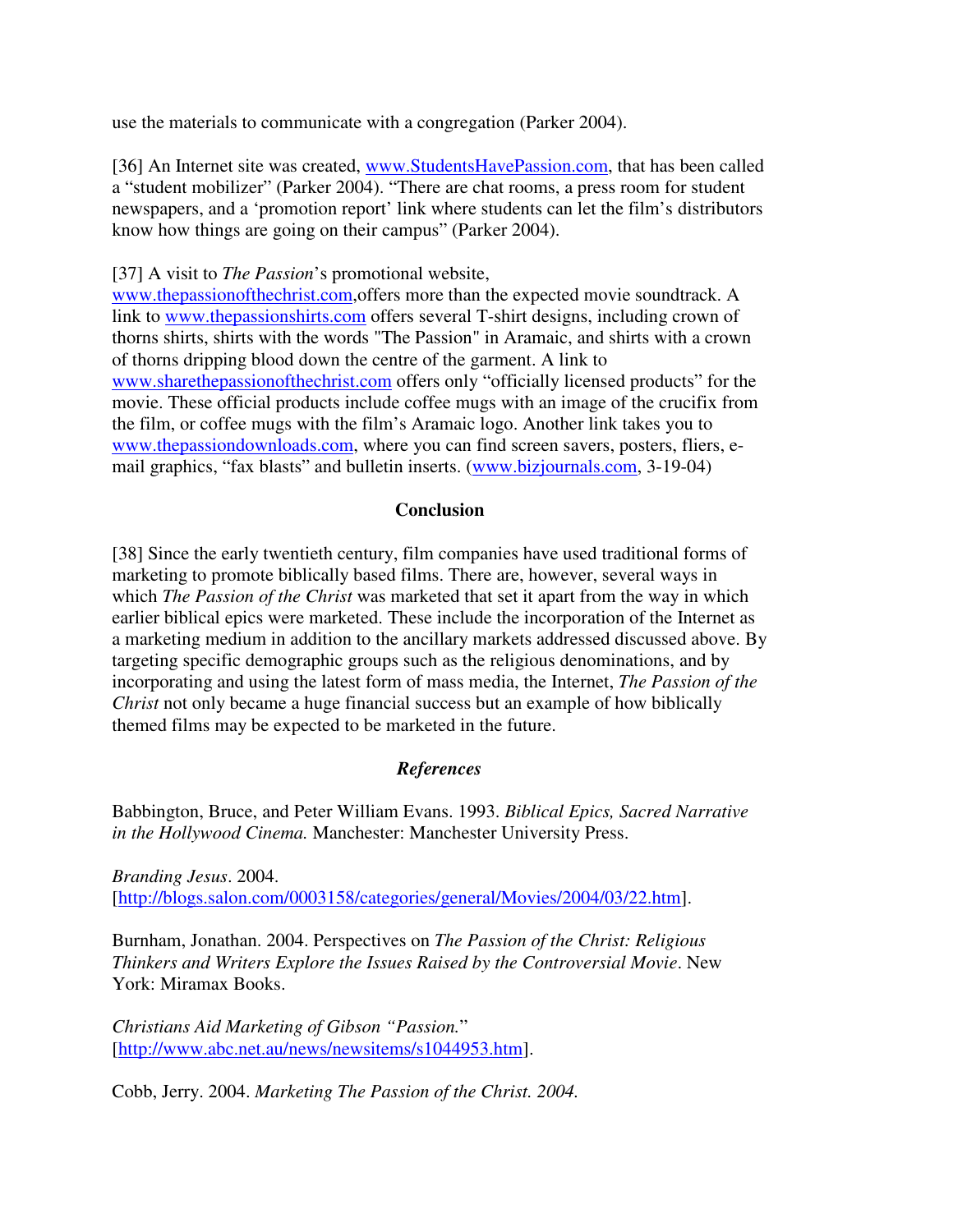[http//www.msnbc.msn.com/id/4374411].

della Cava, Marco. R., "Gibson personalizes Passion of the Christ." *USA Today,* 20-22 February 2004, sec. D.

DeMille, Cecil B. 1959. *The Autobiography of Cecil B. DeMille.* Ed. Donald Hayne. Englewood Cliffs, NJ: Prentice-Hall.

Forshey, Gerald. E. 1992. *American Religious and Biblical Spectaculars.* Westport, CT: Praeger.

Gardner, Elysa. 2004. "Passion fever spreads to books and movies" *USA Today*, 4 March, sec. D.

Haberman, Lia. 2004. "Gibson's 'Passion' DVD on Fire. Yahoo News [http://news.yahoo.com/news?tmpl=story&u=/eo/20040901/en\_movies\_eo/14846].

Hall, Sheldon. 2002. "Selling religion: how to market a biblical epic." *Film History* 14, 170-185.

Hovet, Ted. Jr. 2001. "The Case of Kalem's *Ben-Hur* (1907) and *the Transformation of*  Cinema." *Quarterly Review of Film and Video* 18,3: 283-94.

Howard, Theresa. 2004. "Promoting 'The Passion': Film's creators look to believers to help sell the show." *USA Today*, 24 February, sec. B.

Johnston, Robert. K. 2000. *Reel Spirituality: Theology and Film in Dialogue*. Grand Rapids, MI: Baker Academic.

Kjos, Berit. 2004. *Mel Gibson's "Passion."* www.crossroad.to/articles2/04/passion.html (accessed April 2 2004).

Maltby, Richard. 1990. "The King of Kings and the Czar of All the Rushes." *Screen*  31,2, 188-213.

May, John R. and Michael Bird. 1982. *Religion and Film*. Ed. John R. May and Michael Bird. Knoxville, TN: University of Tennessee Press.

Matthews, Jack. "'Passion' Payoff." *New York Daily News*, April 6, 2004, p. 42.

Metzger, Geoff. 2001. Epic encounters – epic films of the 1950's and 1960's. *History Today*. March. [http://articles.findarticles.com/p/articles/mi\_m1373/is\_3\_51/ai\_71351741].

Mikkelson, Douglas K. 2004. The *Greatest Story Ever Told: A Silver Screen Gospel.*